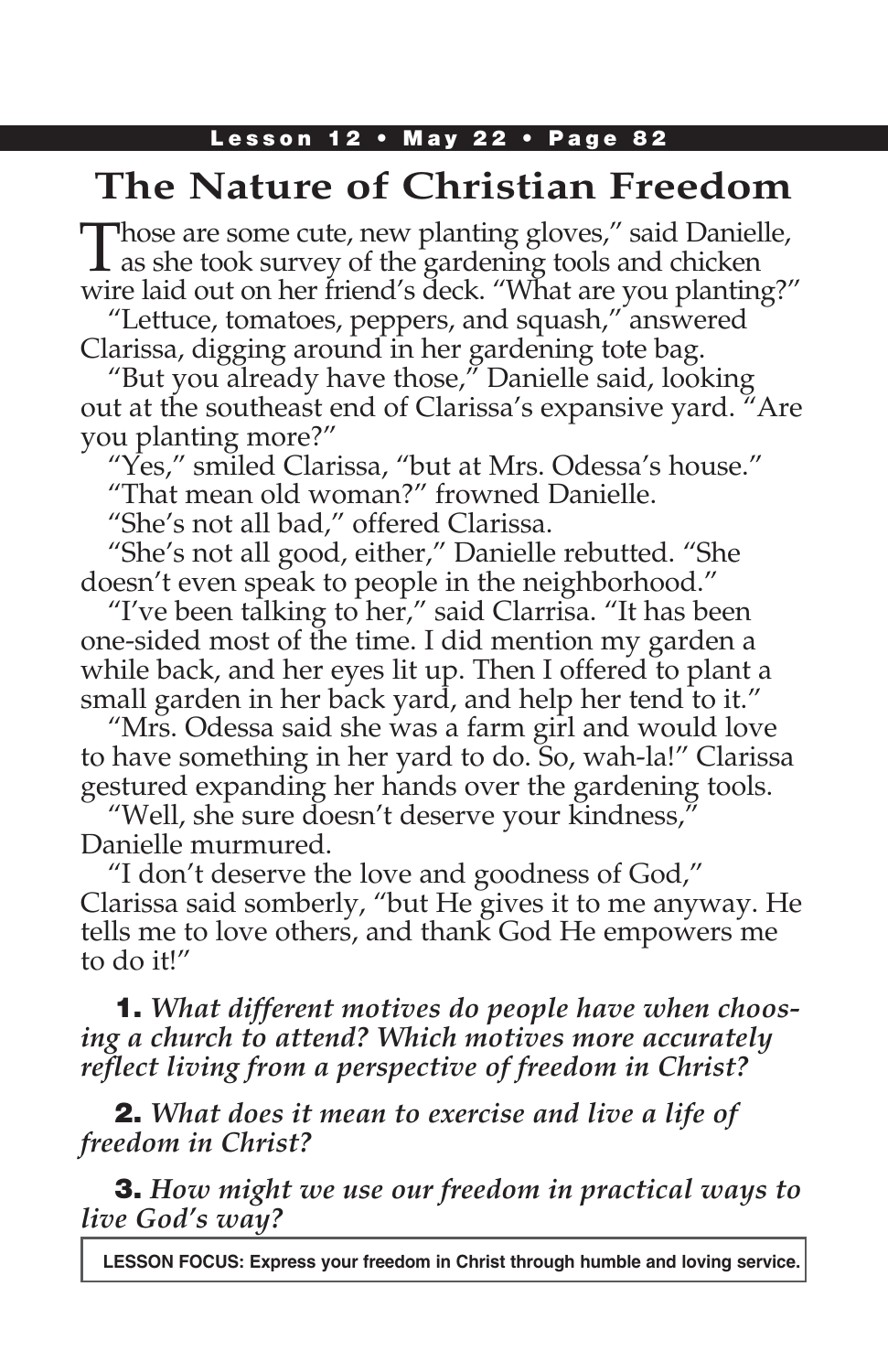# Being Set Free in Christ

### *Galatians 5:1-6, KJV*

**1 Stand fast therefore in the liberty wherewith Christ hath made us free, and be not entangled again with the yoke of bondage.**

**2 Behold, I Paul say unto you, that if ye be circumcised, Christ shall profit you nothing.**

**3 For I testify again to every man that is circumcised, that he is a debtor to do the whole law.**

**4 Christ is become of no effect unto you, whosoever of you are justified by the law; ye are fallen from grace. 5 For we through the Spirit wait for the hope of righteousness by faith. 6 For in Jesus Christ neither circumcision availeth any thing, nor uncircumcision; but faith which worketh by love.**

*Galatians 5:1-6, NIV*

**1 It is for freedom that Christ has set us free. Stand firm, then, and do not let yourselves be burdened again by a yoke of slavery.**

**2 Mark my words! I, Paul, tell you that if you let yourselves be circumcised, Christ will be of no value to you at all. 3 Again I declare to every man who lets himself be circumcised that he is obligated to obey the whole law. 4 You who are trying to be justified by the law have been alienated from Christ; you have fallen away from grace. 5 For through the Spirit we eagerly await by faith the righteousness for which we hope. 6 For in Christ Jesus neither circumcision nor uncircumcision has any value. The only thing that counts is faith expressing itself through love.**

Paul began Chapter 5 with a declaration that the Messiah offered spiritual "freedom" (vs. 1) to repentant, believing sinners, with no preconditions to their redemption.

But with spiritual liberty comes personal responsibility. While the Galatians could not have set themselves free, Paul said they had the duty to resist being enslaved again. The Judaizers—those who said that Gentiles must convert to Judaism to be true believers—tried to place on the Galatians the burden of observing the law. Yet, they had to stand firm as free people, and not allow themselves to be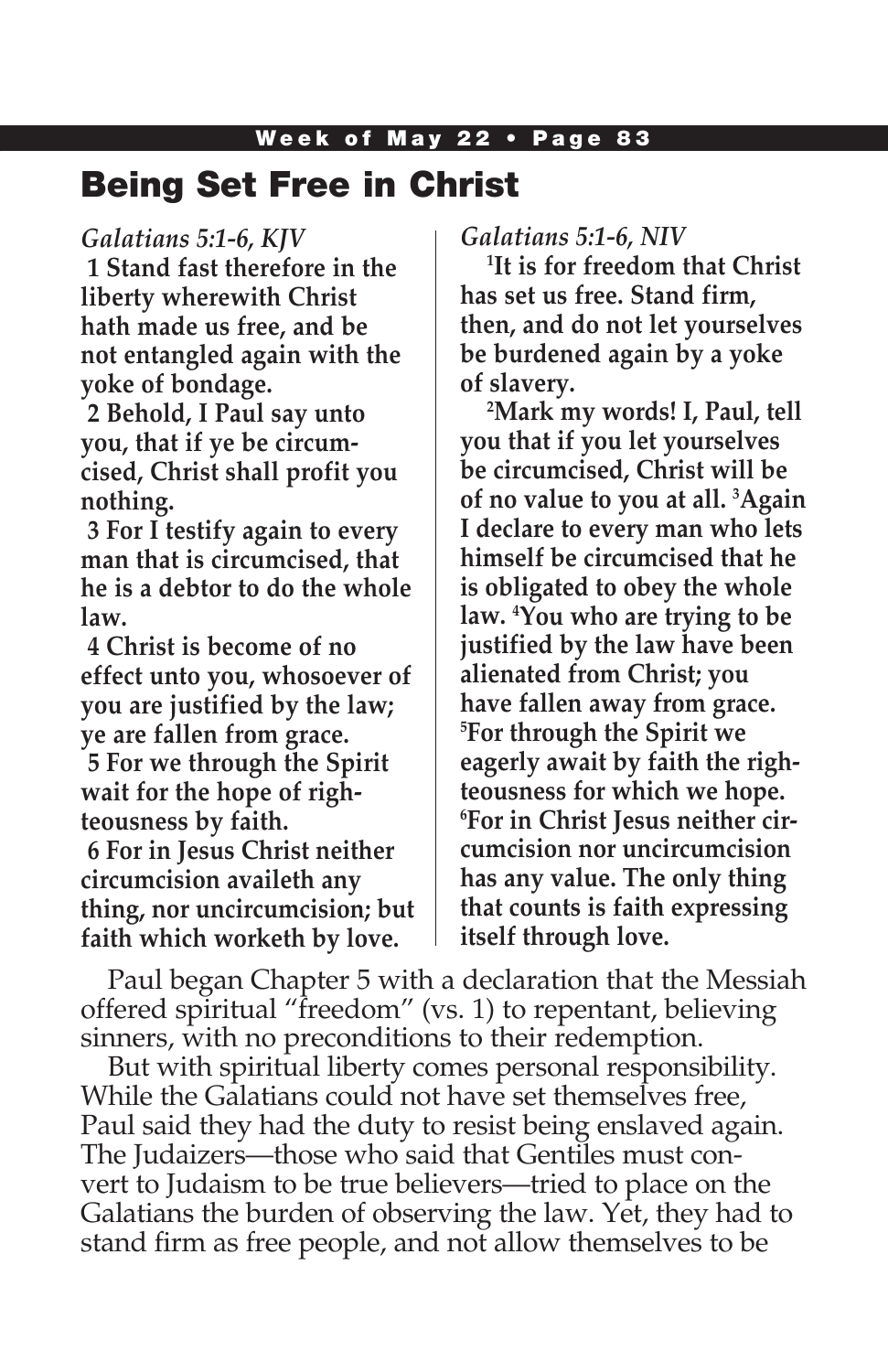weighed down under legalistic burdens.

Paul tried to convince the Galatians not to accept circumcision by warning them about two negative consequences of the step. First, he assured them that if they got circumcised, Jesus would be of no use to them—if they depended on circumcision to reconcile them to the Father, they would not be depending on the Son to receive the Father's pardon.

Second, the Galatians would be "obligated to obey the whole law" (vs. 3). The sinful person had to observe all the law perfectly. Some were seeking to get right with God by slavishly observing the law, but Paul bluntly declared that as a result, they had abandoned the "grace" of God and had denied the sufficiency of Jesus' sacrifice.

Believers are instead justified in the presence of the Father through faith in the Son. As the Holy Spirit works in their lives, they become increasingly devoted to God. Therefore, circumcision has no effect on believers' right standing before God—neither its presence nor absence mattered. Instead, what matters is "faith" in the Messiah demonstrating itself in genuine acts of "love" toward others (vs. 6).

4. *In what sense had the Galatians been misled?*

5. *What was the result of trying to be justified by the law?*

# Censuring for the Agitators

*Galatians 5:7-12, KJV* **7 Ye did run well; who did hinder you that ye should not obey the truth? 8 This persuasion cometh not of him that calleth you. 9 A little leaven leaveneth the whole lump.**

**10 I have confidence in you through the Lord, that ye will be none otherwise** 

*Galatians 5:7-12, NIV*

**7 You were running a good race. Who cut in on you to keep you from obeying the truth? 8 That kind of persuasion does not come from the one who calls you. 9 "A little yeast works through the whole batch of dough." 10I am confident in the Lord that you will take no other view. The one who is throwing**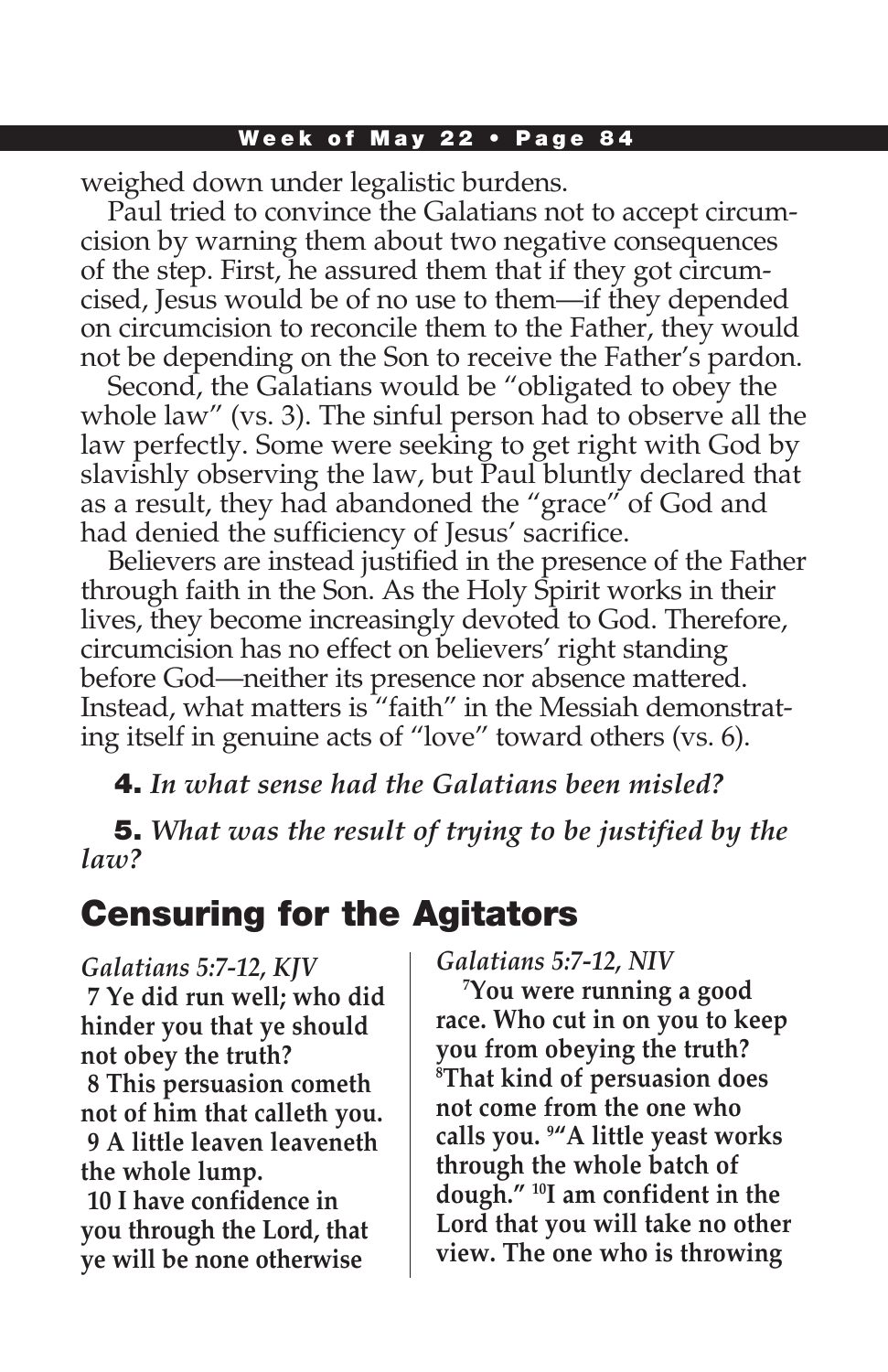**minded: but he that troubleth you shall bear his judgment, whosoever he be. 11 And I, brethren, if I yet preach circumcision, why do I yet suffer persecution? then is the offence of the cross ceased.**

**12 I would they were even cut off which trouble you.**

**you into confusion, whoever that may be, will have to pay the penalty. 11Brothers and sisters, if I am still preaching circumcision, why am I still being persecuted? In that case the offense of the cross has been abolished. 12As for those agitators, I wish they would go the whole way and emasculate themselves!**

Most cities in the Roman Empire had a large stadium where athletic events were held. Paul compared his readers to runners in a "race" (vs. 7), and he compared the legalists to unfair competitors who had "cut in on" the Galatians, causing them to break their runners' stride and hindering them from heeding the "truth" of the Gospel. Verse 9 quotes a popular saying of Paul's day—that a small amount of leaven (considered to be an evil, corrupting influence) was enough to cause an entire mass of dough to rise. False teaching, like yeast, spread and impacted everything it touched such as the believers in Galatia. But Paul was sure his readers belonged to the Lord, and God would judge those who created "confusion" (vs. 10) for the Galatians.

Apparently, the Judaizers had falsely claimed that Paul taught the necessity of circumcision, perhaps because he did not object to Jews living according to the law. Paul responded that if he had advocated circumcision for all, the Judaizers would have been supporting him rather than persecuting him. He used a sarcastic, crude statement to declare they should emasculate themselves (as pagans would do in their rituals), so they would become impotent in spreading their heretical views.

6. *What did Paul have in mind when he referred to the "truth" (Gal. 5:7)?*

7. *What accusation did Paul's antagonists make about his preaching?*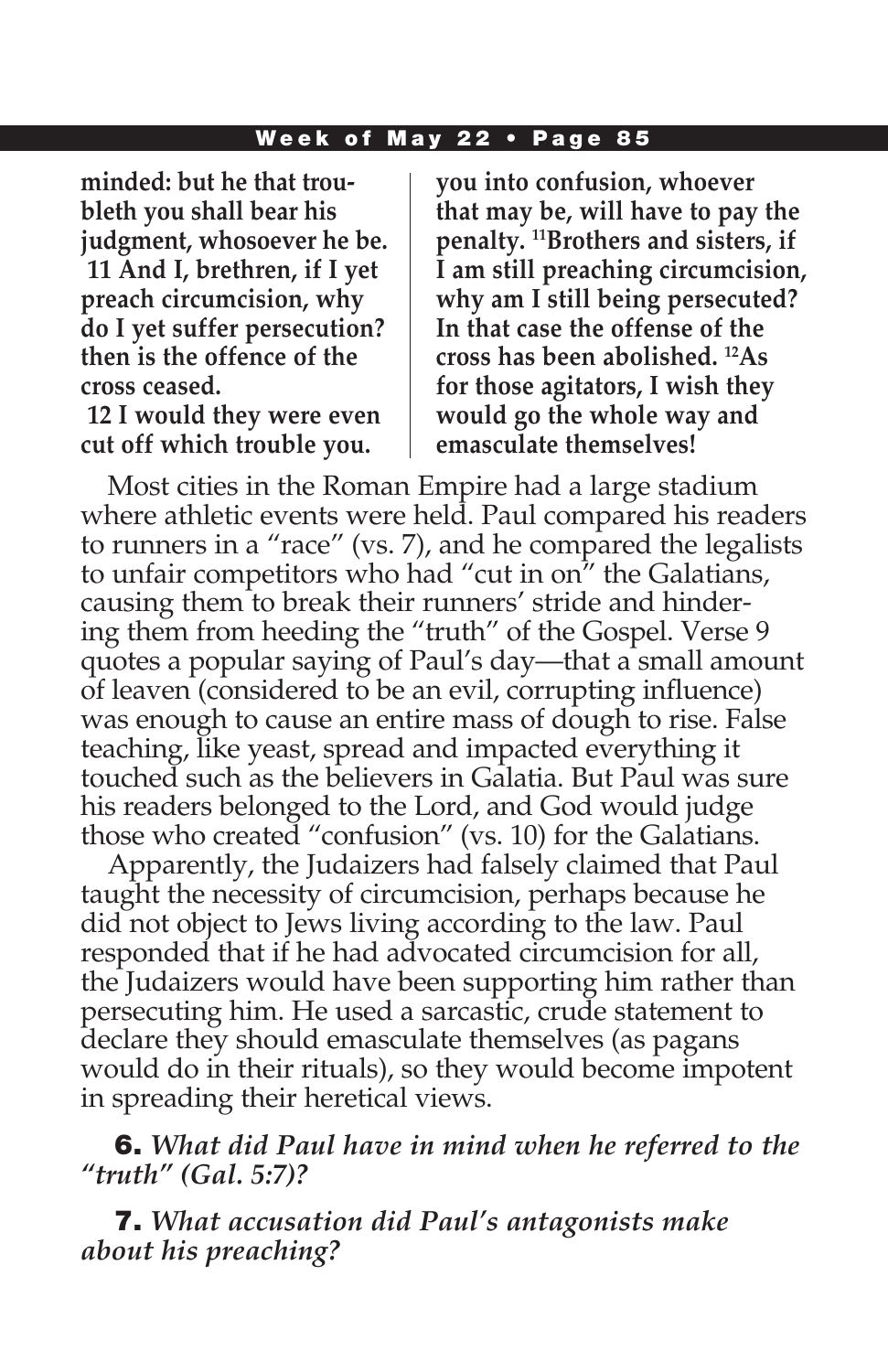## Serving One Another

### *Galatians 5:13-15, KJV*

**13 For, brethren, ye have been called unto liberty; only use not liberty for an occasion to the flesh, but by love serve one another.**

**14 For all the law is fulfilled in one word, even in this; Thou shalt love thy neighbour as thyself.**

**15 But if ye bite and devour one another, take heed that ye be not consumed one of another.**

## *Galatians 5:13-15, NIV*

**13You, my brothers and sisters, were called to be free. But do not use your freedom to indulge the flesh; rather, serve one another humbly in love. 14For the entire law is fulfilled in keeping this one command: "Love your neighbor as yourself." 15If you bite and devour each other, watch out or you will be destroyed by each other.**

Though Paul told the Galatians that they didn't need to follow the practices of Judaism, he also emphasized that their Christian liberty was not a license to sin, to gratify their "flesh" (vs. 13). Instead, the Galatians were to use their freedom to minister to one another with Christlike love. The Greek verb rendered "serve" is a strong term often used for slavery. Paul urged the Galatians not to enslave themselves to the law but to become servants of one another. When Christians love and serve others, they fulfill the essence of the law. The apostle quoted Leviticus 19:18 to stress that believers are closest to pleasing God and keeping His commandments when they sacrificially reach out to others with the Savior's compassion and kindness.

Paul reminded his readers about the importance of love because they were continually harming and exploiting each other. He drew upon the image of ravenous animals attacking and devouring one another (Gal. 5:15). The result was mutual self-destruction.

## 8. *What is the purpose of Christian freedom?*

9. *What did Paul say was the essence of the law of Moses?*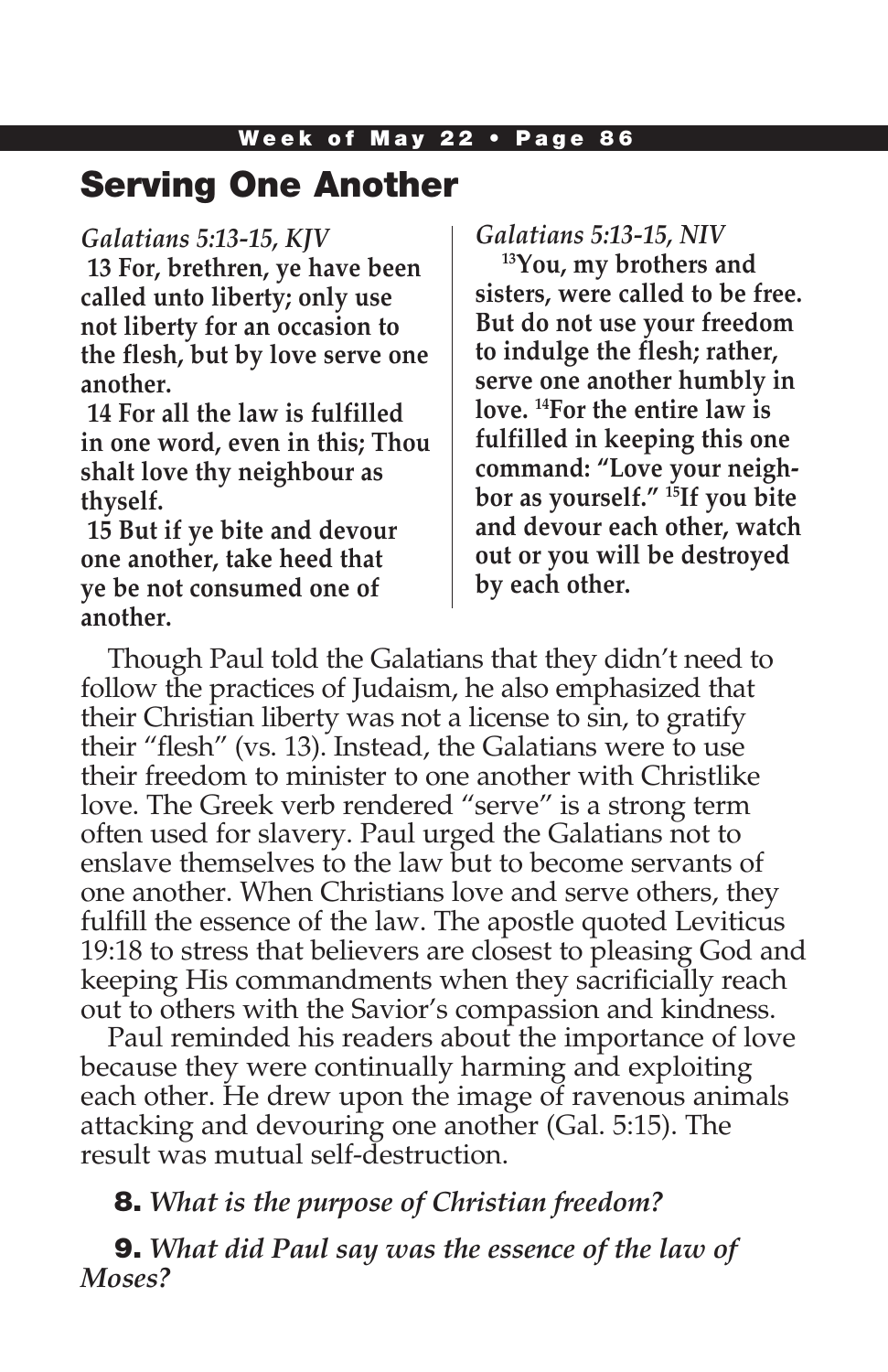## Pursuing the Goal

Kenneth enjoys challenges in his running, so he and his friend chose to compete in the Rugged Maniac, an obstacle course race. The air horn blasted and his group was off. Kenneth soon approached the tire obstacle, where runners would jump in and out of a long line of tires. Another runner came up from behind and pushed him aside to make a beeline through the obstacle. Landing on his wrist, Kenneth got up, pain radiating from the injury.

He rushed back to the field to dash through the mud pit and up over the bleachers. Wrist throbbing and slower runners constantly obstructing his path, he waded through three obstacles. The final obstacle, the Giant Wall, loomed. With every last bit of breath, Kenneth screamed up the wall and scaled the top. Then, with the finish line straight ahead, he encouraged his now-adjacent friend who started with him to finish strong.

In our Christian walk, we encounter opposition as we strive to become more like Christ. Unbelievers or false teachers may take unfair advantage of us, cutting in or hindering us. Like Kenneth, we face obstacles, hindrances, opposition, and a choice to pursue our goals while encouraging our co-runners and serving them.

Jesus purchased our freedom from sin and the law through His death on the Cross. We are set free in Him when we fully rely on His redemptive work for our salvation. Our expression of faith in the free gift of God's grace is apparent whenever we offer loving encouragement and service to others.

10. *What are some ways Christians hinder fellow believers or cause them to stray from the truth of God's grace?*

11. *How have you experienced freedom in Christ in your life?*

12. *What does it mean to be set free to serve others, not ourselves?*